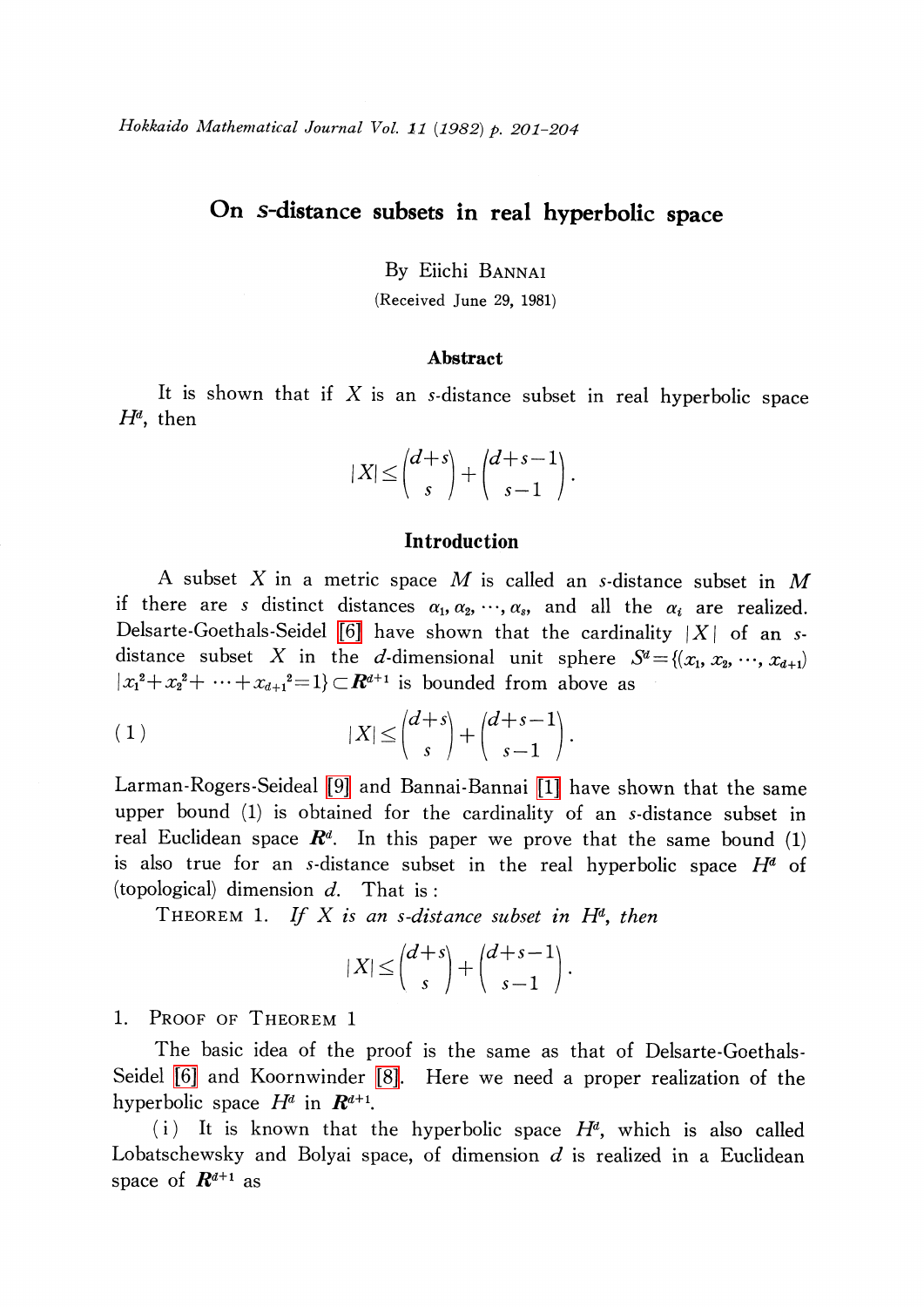202 E. Bannai

$$
H^d = \{(x_1, \dots, x_{d+1}) \in \mathbb{R}^{d+1} | x_1^2 - x_2^2 - \dots - x_{d+1}^2 = 1, x_1 > 0\}
$$

with the distance  $d(x, y)$  for  $x=(x_{1}, x_{2}, \cdots, x_{d+1})$  and  $y=(y_{1}, y_{2}, \cdots, y_{d+1})\in H^{d}$ being given by

$$
d(x, y) = \arccosh (x_1y_1 - x_2y_2 - \cdots - x_dy_d - x_{d+1}y_{d+1}).
$$

(See, for example, [5, page 209], [4, pages 375-6].)

(ii) Let X be an s-distance subset in  $H^{d}$  and let  $\alpha_{1} , \alpha_{2} , \cdots , \alpha_{s}$  be the distances. For each  $y\in X$  let us define

$$
{F}_y(x)=\prod_{i=1}^s\frac{(\!(x,y)\!-\!\cosh\alpha_i\!)}{(1\!-\!\cosh\alpha_i)}\,,\;\textrm{for}\;\;x\!\in\!H^d\,,
$$

where  $(x, y)=x_{1}y_{1}-x_{2}y_{2}-\cdots-x_{d+1}y_{d+1}$ . Since  $F_{y}(x)=\delta_{x,y}$  for  $x\in X$ , the set  $\{F_{y}(x)|y\in X\}$  is linearly independent. Also note that each  $F_{y}(x)$  is a polynomial of degree s in  $x_1, \dots, x_{d+1}$ .

(iii) In order to complete the proof of [Theorem](#page-0-0) 1, we have only to show that the dimension of the space spanned by the set  $\{F_{y}(x)|y\in X\}$  is bounded by the right hand side of (1). Now we use the following lemma:

LEMMA 2. Let  $H_{j}$  be the space of homogeneous polynomials of degree j in  $x_1, x_2, \dots, x_{d+1}$ , and let  $\Delta^{(1,d)}$  be the differential operator defined by

$$
\varDelta^{\scriptscriptstyle(1,d)} = \frac{\partial^2}{\partial{x_1}^2} - \frac{\partial^2}{\partial{x_2}^2} - \dots - \frac{\partial^2}{\partial{x_{d+1}}^2} \; .
$$

Then we have

(a) The map  $\Delta^{(1,d)}$  from  $H_{j}$  to  $H_{j-2}$  is onto, and so dimension (kernel of  $\Delta^{(1,d)}$ :  $H_{j}\rightarrow H_{j-2}$ ) =  $\begin{bmatrix} 1 \ 1 \end{bmatrix} - \begin{bmatrix} 1 \ 1 \end{bmatrix}$ 

(Note that dim  $H_{j}=\begin{pmatrix}d+j\\i\end{pmatrix}$ .)

(b) Each  $f\in H_{j}$  is uniquely expressed as

$$
f = f_j + (x_1^2 - x_2^2 - \dots - x_{d+1}^2) f_{j-2} + (x_1^2 - x_2^2 - \dots - x_{d+1}^2) f_{j-4} + \dots + (x_1^2 - x_2^2 - \dots - x_{d+1}^2) \left[\frac{j}{2}\right] f_{j-2} \left[\frac{j}{2}\right],
$$

where  $f_{j-2i} \in (kernel \text{ of } \Delta^{(1,d)} : H_{j-2i} \rightarrow H_{j-2(i+1)} )$ .

(c) The dimension of the space of polynomial functions on  $H^{d}$  of  $degree \leq s$  in  $x_1, x_2, \cdots, x_{d+1}$  is bounded from above by

$$
\sum_{j=0}^s \binom{d+j}{j} - \binom{d+j-2}{j-2} = \binom{d+s}{s} + \binom{d+s-1}{s-1}
$$

PROOF OF LEMMA 2 Proof is almost identical with the proof of the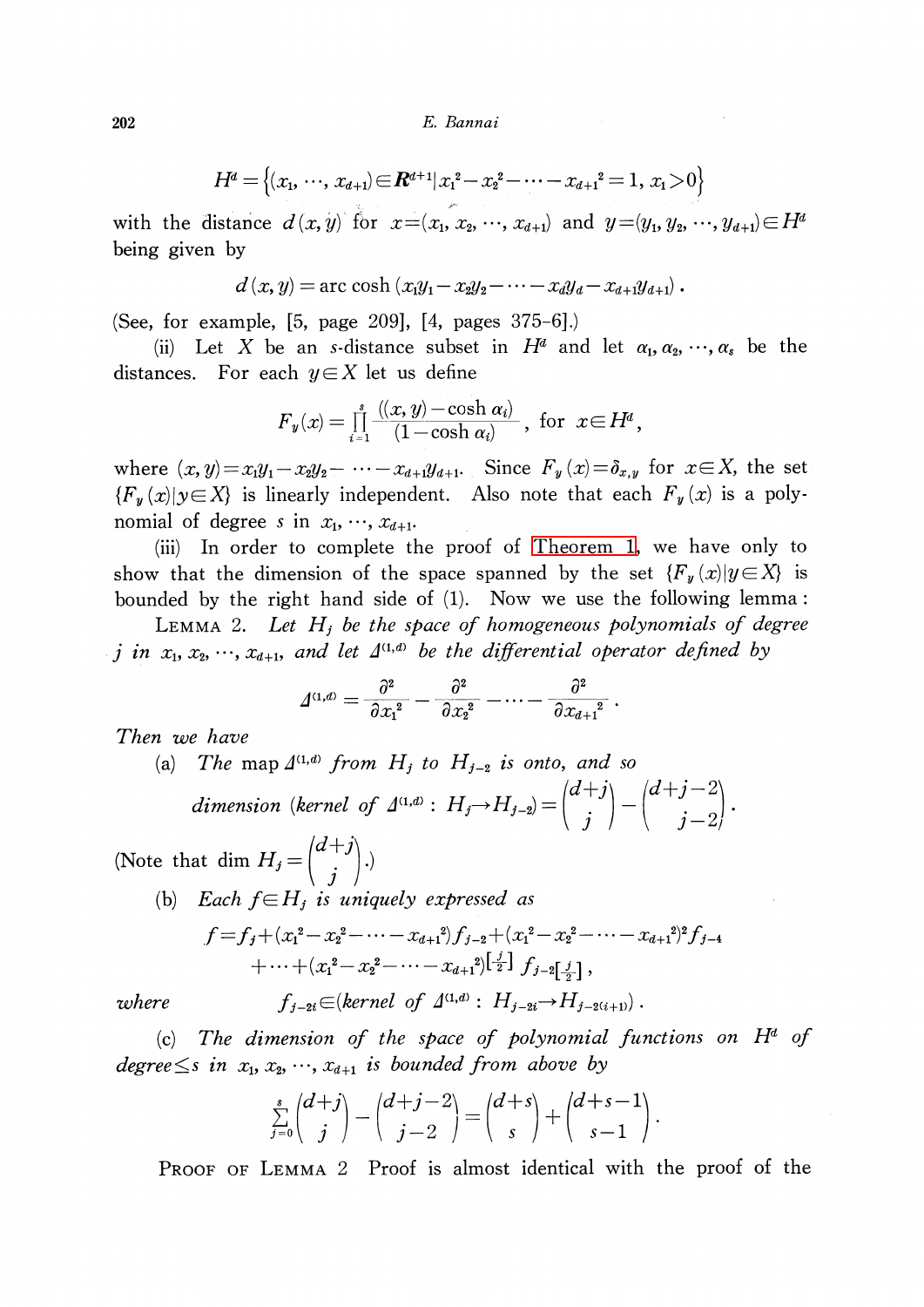expansion of a polynomial using harmonic polynomials (cf [7, Vol. 2, page 237]), that is with respect to the Laplacian

$$
\varDelta=\frac{\partial^2}{\partial{x_1}^2}+\frac{\partial^2}{\partial{x_2}^2}+\cdots+\frac{\partial^2}{\partial{x_{d+1}}^2}\;.
$$

To prove (a) we have only to show that

$$
\Delta^{(1,d)}\left\{(x_1^2 - x_2^2 - \cdots - x_{d+1}^2)f\right\} \neq 0
$$

for any non-zero polynomial f. This is straightforwardly proved as  $\Delta\{(x_{1}^{2} + x_{1}^{2} + \cdots + x_{n})^{2}\}$  f)  $\neq 0$  is proved for any non-zero polynomial f. The rest  $+x_{2}^{2}+\cdots+x_{d+1}^{2}$  f  $\neq 0$  is proved for any non-zero polynomial f. . The rest of the statements in Lemma 2 are easy consequences of this.

Now Lemma 2 (c) completes the proof of [Theorem](#page-0-0) 1.

## REMARKS

(i) It would be interesting to know how much the common bound (1) can be improved for each  $S^{d}$ ,  $\boldsymbol{R}^{d}$ ,  $H^{d}$ .

(a) For spherical case Bannai-Damerell [\[2\]](#page-2-1) proved that the equality does not hold if  $s \geq 3$  and  $d \geq 2$ . For  $s=2$  it is still an open problem when the equality is attained. (Such examples exist for  $d=1$ , 5 and 21, cf. [6, 11].)

(b) For Euclidean case Bannai-Bannai [\[1\]](#page-2-0) proved that the equality never holds. Recently Blokhuis [\[3\]](#page-3-3) has shown that the bound is improved. His argument easily reduces the bound (1) by  $d+1$  for any  $s\geq 2$ . (Further improvement for larger s will be discussed later.)

(c) Problem: How much the bound (1) can be improved for hyperbolic case? (At the time of this writing I do not know whether the bound (1) is attained in the hyperbolic case.)

(ii) Neumaier [\[10\]](#page-3-4) tries to get similar type of results by introducing a notion of "dimension  $d$  for a set  $X$ ". However it seems that his notion of "dimension  $d$ " is not directly related to the topological dimension  $d$  of the space used here, and that his dimension  $d$  is generally larger than the topological dimension d (for the case  $H^{d}$ ). Problem: Is it possible to find some meaningful relations between these two dimensions (for the case  $H^{d}$ )?

#### References

- <span id="page-2-0"></span>[1] BANNAI, E. and BANNAI, E.: "An upper bound for the cardinality of an s-distance subset in real Euclidean space," Combinatorica (Hungary), (1981), 1, 99-102.
- <span id="page-2-1"></span>[2] BANNAI, E. and DAMERELL, R. M.: "Tight spherical designs", I. J. of Math. Soc. Japan, 31 (1979), pp. 199-207.